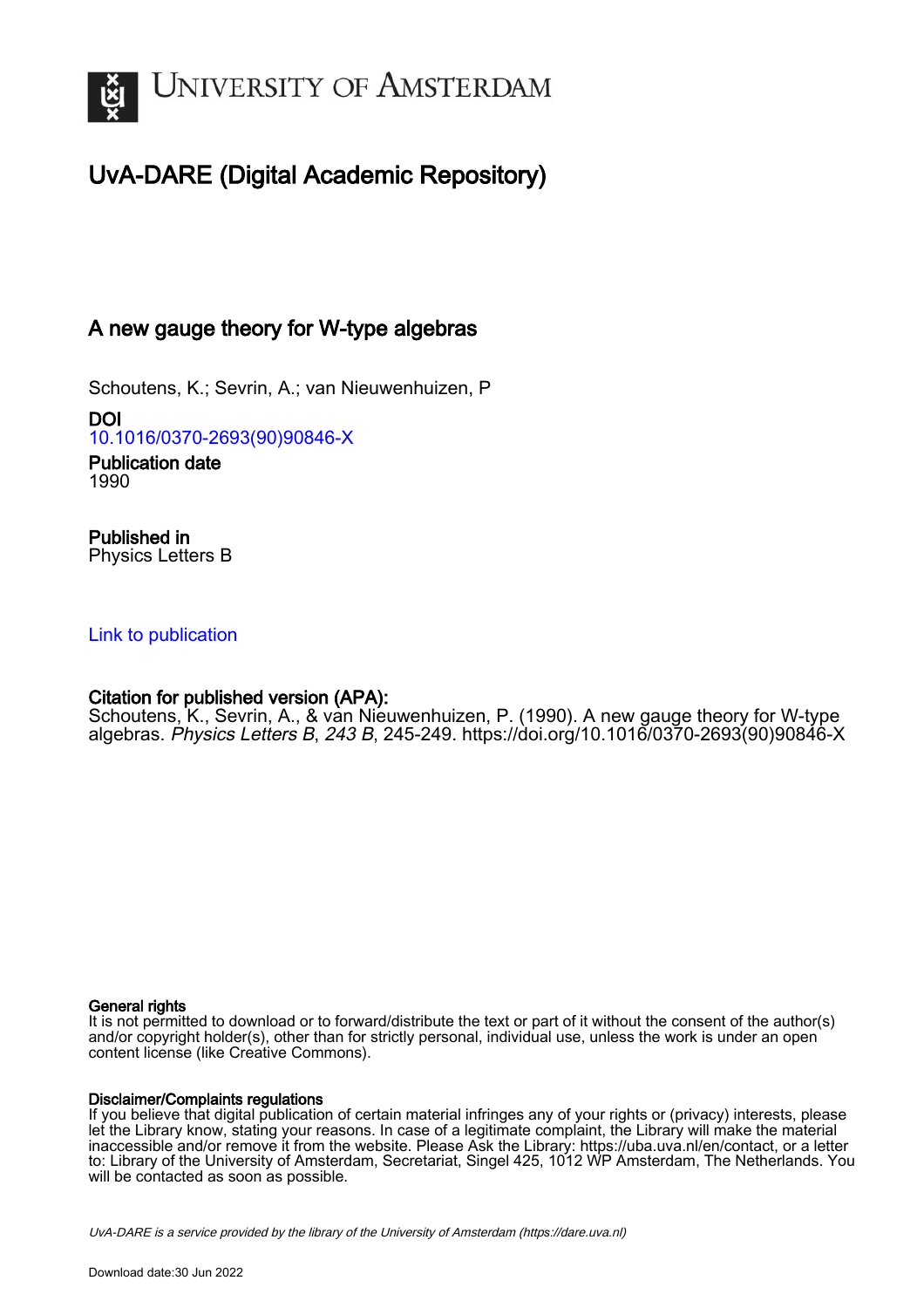Volume 243, number 3 PHYSICS LETTERS B 28 June 1990

# A new gauge theory for *W*-type algebras  $*$

**K. Schoutens, A.** Sevrin and P. van Nieuwenhuizen

*Institute for Theoretical Physics, State University of New York at Stony Brook, Stony Brook, NY 11790-3840, USA* 

Received 14 March 1990

The rigid conformal and rigid  $W_3$ -type symmetries of the action for scalar fields in  $d=2$  dimensions are promoted to local gauge invariances of both chiralities. The complete action and transformation rules are given; both are infinitely nonlinear.

In string theory, one may start with a real scalar field on a flat  $d=2$  worldsheet with action

$$
\mathcal{L} = \frac{1}{2}\partial_+ \varphi \, \partial_- \varphi \,, \tag{1}
$$

and add the constraints  $T_{++} = \partial_+\varphi \partial_+\varphi = 0$  and  $T_{--} = 0$ . They generate left- and right-handed rigid conformal symmetries,  $\delta\varphi = k^{\pm} \partial_{\pm} \varphi$  with  $\partial_{-} k^{\pm} = \partial_{+} k^{-} = 0$ . The quantum algebra follows then from the operator product expansion (OPE), and consists of two commuting copies of the Virasoro algebra. The BRST charge  $Q$  has the standard form and is nilpotent if the central charge of the matter sector has the value  $c=26$ . This can be achieved by taking 26 copies of (1), and choosing as constraints  $T_{\pm\pm} = \sum_{i=1}^{8} T^i_{\pm\pm} = 0$ .

By introducing *n* real scalar fields  $\varphi^{i}(i=1, ..., n)$  with action as in (1), and defining the constraints  $W_{++} = \partial_+ \varphi^i \partial_+ \varphi^k d^{ijk} = 0$  and  $W_{---} = 0$ , one obtains a theory with a current algebra that is reminiscent of the W<sub>3</sub>-algebra [1]. The constraints produce left- and right-handed rigid symmetries of the action,  $\delta\varphi^i$  $\lambda^{++}$   $\partial_+\varphi^i \partial_+\varphi^k d^{ijk}$  and idem with  $\lambda^{--}$  where  $\partial_-\lambda^{++} = \partial_+\lambda^{--} = 0$ . Classically, the rigid algebra of conformal and W-transformations on  $\varphi$  closes, but with  $\varphi$ -dependent structure constants, provided the totally symmetric  $d^{ijk}$  satisfy [2]

$$
d^{k(i)}d^{l)mk} = \delta^{(ij}\delta^{l)m} \tag{2}
$$

Quantum mechanically, the requirement that  $W_{\pm \pm \pm \pm}$  be primary fields of spin 3 requires that the d symbol be traceless. The OPE of the properly normalized W-current,

$$
\tilde{W}_{+++} = N \partial_+ \varphi^i \partial_+ \varphi^j \partial_+ \varphi^k d^{ijk} \quad \text{with } N^{-1/2} = -9(n+2) \;, \tag{3}
$$

yields, using (2) and  $d^{ijk} = 0$ ,

$$
\tilde{W}(z)\tilde{W}(w) = \frac{\frac{1}{3}n}{(z-w)^6} + \frac{2T(w)}{(z-w)^4} + \frac{\partial T(w)}{(z-w)^3} + \frac{1}{(z-w)^2} \left(\frac{4}{n+2} (TT)(w) - \frac{1}{2} \frac{n-2}{n+2} \partial^3 \varphi^i \partial \varphi^i(w)\right) + \frac{1}{z-w} \left(\frac{2}{n+2} \partial (TT) - \frac{1}{4} \frac{n-2}{n+2} \partial (\partial^3 \varphi^i \partial \varphi^i)(w) - \frac{1}{12} \partial^3 T(w)\right) + \dots,
$$
\n(4)

where  $W = W_{+++}, T = T_{++}$ , while  $\partial$  and z stand for  $\partial_+$  and  $x^+$ .

The  $W_3$ -algebra has the same form, except that the last two terms read

 $*$  Work supported in part by NSF grant No. PHYS 89-08495.

0370-2693/90/\$ 03.50 © 1990 - Elsevier Science Publishers B.V. ( North-Holland ) 245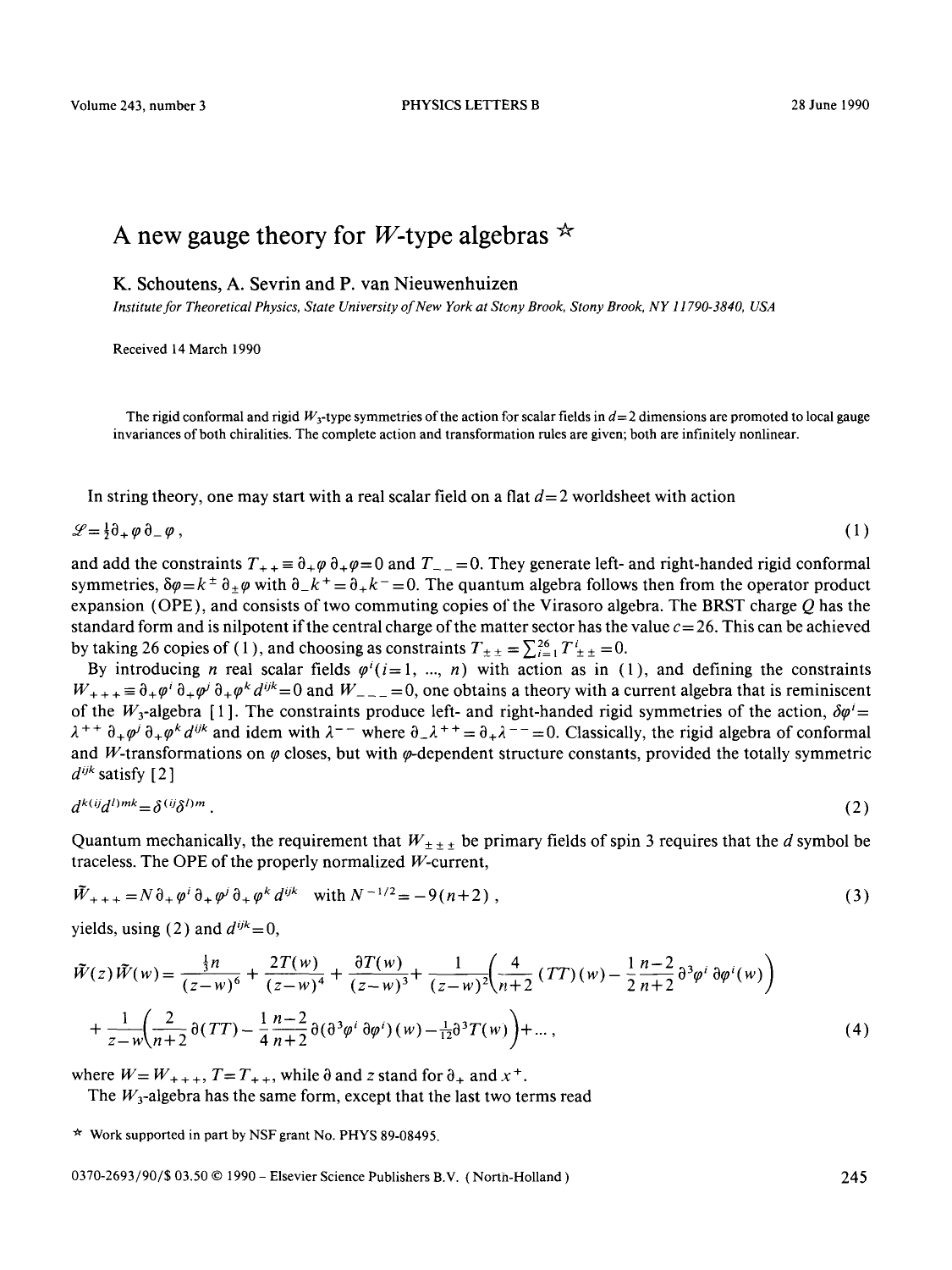$$
\frac{1}{(z-w)^2} \left( \frac{32}{22+5n} \left( TT - \frac{3}{10} \partial^2 T \right) + \frac{3}{10} \partial^2 T \right) (w) + \frac{1}{z-w} \left( \frac{16}{22+5n} \partial (TT - \frac{3}{10} \partial^2 T) + \frac{1}{15} \partial^3 T \right) (w) \tag{5}
$$

There is clearly only agreement if  $n = 2$  [2,3]. The difference between our model and the  $W_3$  result at position  $(z-w)^{-2}$  is

$$
\frac{-12}{22+5n} \frac{n-2}{n+2} \Big( (TT) + \frac{1}{8} (n+2) \partial^2 T + \frac{22+5n}{24} \partial^3 \varphi^i \partial \varphi^i \Big), \tag{6}
$$

which is a primary field with spin 4, in agreement with ref. [4].

The quantum algebra for  $n=2$  scalar fields consists then of two commuting copies of the  $W_3$ -algebra. The quantum BRST charge has been constructed in refs. [ 5,6 ]. It reads

$$
Q = \oint dz \left[ c^{+} (T_{++} + \frac{1}{2} T_{++}^{gh}) + \gamma^{++} (W_{+++} + \frac{1}{2} W_{++}^{gh} + ) + \frac{21}{4} \partial_{+}^{2} c^{+} \right],
$$
  
\n
$$
T_{++}^{gh} = -2b_{++} \partial_{+} c^{+} - (\partial_{+} b_{++}) c^{+} - 3\beta_{++} \partial_{+} \gamma^{++} - 2(\partial_{+} \beta_{+++}) \gamma^{++},
$$
  
\n
$$
W_{+++}^{gh} = \frac{25}{6 \cdot 522} \left[ 20 (\partial_{+}^{3} \gamma^{++}) b_{++} + 30 (\partial_{+}^{2} \gamma^{++}) \partial_{+} b_{++} + 18 (\partial_{+} \gamma^{++}) (\partial_{+}^{2} b_{+++}) + 4 \gamma^{++} \partial_{+}^{3} b_{++} \right]
$$
  
\n
$$
+ c^{+} \partial_{+} \beta_{+++} + 3 (\partial_{+} c^{+}) \beta_{+++} + \frac{16}{522} \left[ 2 (\partial_{+} \gamma^{++}) b_{++} T_{++} + \gamma^{++} \partial_{+} (b_{++} T_{++}) \right].
$$
 (7)

The requirement that it be nilpotent leads to two independent conditions which the central charge must satisfy, namely,

$$
c = 26 + 74 \,, \quad c = 1044 \, \frac{c - 50}{5c + 22} \,. \tag{8}
$$

The lowest eigenstate of  $L_0 + L_0^{ph}$  has eigenvalue  $-4$ . Eq. (8) is satisfied for  $c = 100$ , but taking fifty  $n = 2$  doublets would not achieve this, as  $W_{+++} = \sum_{i=1}^{50} W_{+++}^i$  (n=2) would not satisfy the OPE in (4) or (5) due to the nonlinearity of the  $W_3$ -algebra.

In order to solve this dilemma, we have taken the following course of action. We start with the action in  $(1)$ for *n* scalar fields, with  $d^{ijk}$  only satisfying (2), and add a minimal coupling of  $T_{\pm\pm}$ ,  $W_{\pm\pm\pm}$  to new gauge fields  $h^{\pm \pm}$  (the graviton) and  $B^{\pm \pm \pm}$  (the W-graviton). We also let the parameters  $k^{\pm}$ ,  $k^-$ ,  $\lambda^{\pm \pm}$ ,  $\lambda^{--}$  become arbitrary, instead of being chiral. Giving these initial data, we then deduce the complete action and transformation rules using the time-honored Noether method. Our approach is similar to that of Hull [2 ], but he considers only one chiral sector. We hope that our treatment which includes the interactions between the two chiral sectors, will lead to a better understanding of the essential nonlinearity of the higher spin gauge theories and of the underlying geometric structure.

We start with the action for lowest nonminimal coupling

$$
\mathcal{L} = \frac{1}{2}\partial_+ \varphi^i \partial_- \varphi^i - \frac{1}{2}kh^{\pm \pm} T_{\pm \pm} - \frac{1}{3}kB^{\pm \pm \pm} W_{\pm \pm \pm}, \qquad (9)
$$

where k is the expansion parameter for the Noether method which will be set equal to one at the end. To order  $k^0$  it is invariant under

$$
\delta h^{++} = \frac{1}{k} \partial_{-} k^{+} + (k^{+} \partial_{+} + k^{-} \partial_{-}) h^{++} + h^{++} (\partial_{-} k^{-} - \partial_{+} k^{+}) + (\lambda^{++} \partial_{+} B^{+++} - B^{+++} \partial_{+} \lambda^{++}) T_{++},
$$
  
\n
$$
\delta B^{+++} = (k^{+} \partial_{+} + k^{-} \partial_{-}) B^{+++} + B^{+++} (\partial_{-} k^{-} - 2 \partial_{+} k^{+}) + \frac{1}{k} \partial_{-} \lambda^{++} - h^{++} \partial_{+} \lambda^{++} + 2 (\partial_{+} h^{++}) \lambda^{++},
$$
  
\n
$$
\delta \varphi^{i} = (k^{+} \partial_{+} + k^{-} \partial_{-}) \varphi^{i} + \lambda^{\pm \pm} \partial_{+} \varphi^{i} \partial_{+} \varphi^{k} d^{ijk}.
$$
\n(10)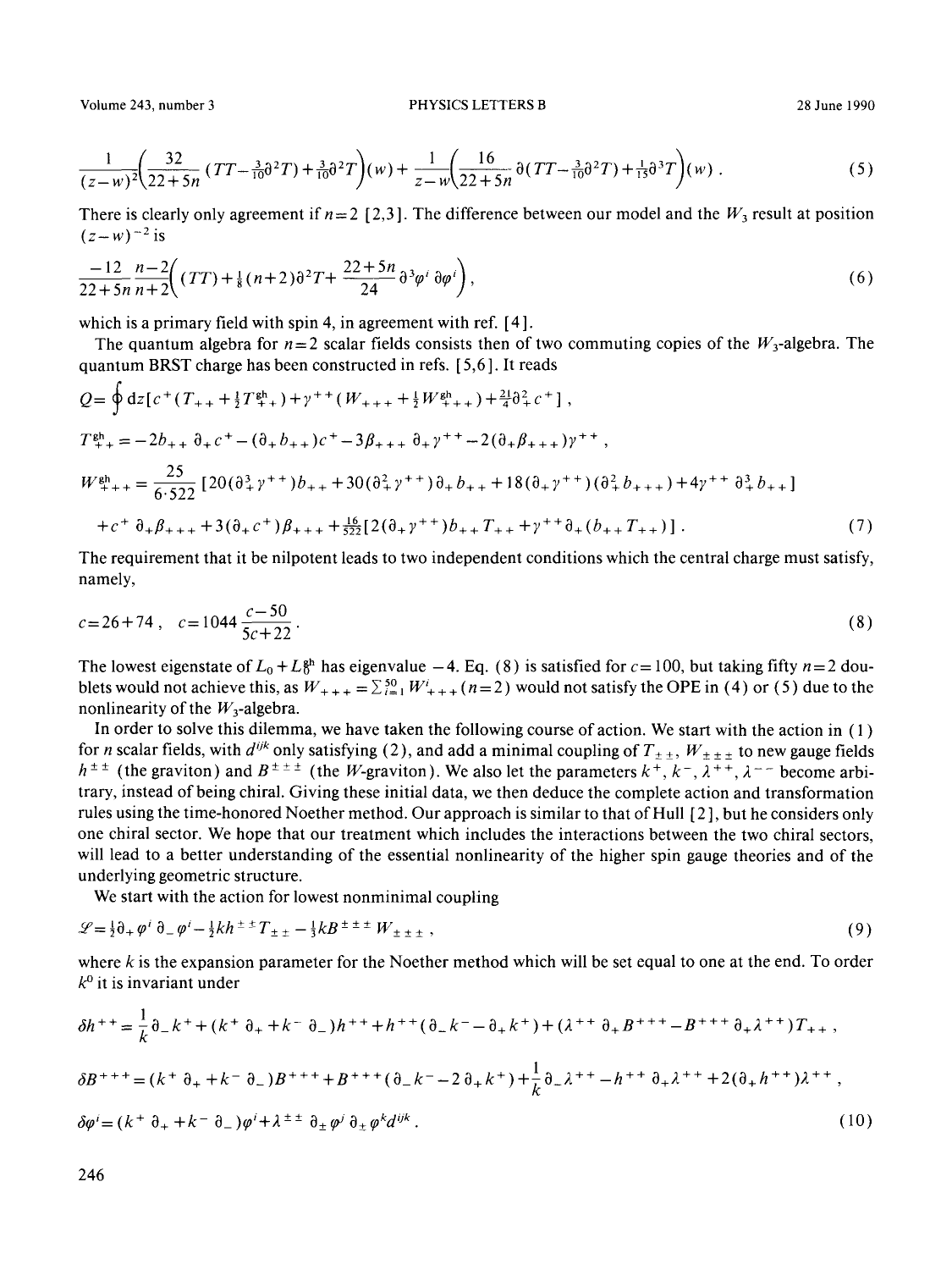The rules for  $\delta B^{--}$  and  $\delta h^{--}$  follow by interchanging + and -. These rules give invariance to all orders if only one chiral sector is considered [ 2 ].

We then Noethered through third order in k. The results for the  $\lambda$  variation are given in table 1. It should be stressed that this method yields, order by order in  $k$ , in a systematic way the extra terms in transformation rules and action. Possible ambiguities at one level in  $k$  are fixed at the next level [7].

Inspection of these results reveals the following patterns:

(i) In the action and transformation rules one can find order  $k+1$  terms from order k terms replacing  $\theta_{-}$  by  $\partial_- - h^{+}$  +  $\partial_+$  and  $\partial_+$  by  $\partial_+ - h^{--} \partial_-$ . This suggests to introduce vielbeins  $e^{\mu}_+$  where  $\mu$  is the curved index, distinguished henceforth by a caret. In the gauge  $e^{\frac{2}{x}} = e^{\frac{2}{x}} = 1$  we have

$$
e^{\mu}_{\pm} = \begin{pmatrix} 1 & -h^{++} \\ -h^{--} & 1 \end{pmatrix}, \quad e^{\pm}_{\mu} = e \begin{pmatrix} 1 & h^{++} \\ h^{--} & 1 \end{pmatrix}, \tag{11}
$$

where  $e = \det(e) = (1 - h^{+} + h^{--})^{-1}$ . The compensating local Lorentz and local Weyl transformations, needed to preserve this gauge, lead to the following complete k transformation rules for  $e^+_{\mu} \delta e^{\mu}$ :

$$
ke \delta e^{\frac{2}{\mu}} = -\nabla_{-\xi} \xi^{+} \equiv -\left(e^{\mu}_{-\xi} \partial_{\mu} + \omega_{-\xi}^{+}\right) \xi^{+}, \tag{12}
$$

with  $\xi^{\pm} = k^{\mu} e_{\mu}^{\pm}$ . The spin connection (with all indices flat) reads in this gauge

$$
\omega_{-}{}^{+}{}_{+} = e^{-1}(-\partial_{-}e + h^{++}\partial_{+}e) + \partial_{+}h^{++}.
$$
\n(13)

(ii) As a confirmation of the vielbein formulation, one may check that all  $B$ -independent terms in the action to third order in k are reproduced by  $\frac{1}{2}e(e\frac{\mu}{4} \partial_{\mu}\varphi)(e\frac{\nu}{2} \partial_{\nu}\varphi)$  in the gauge chosen. The term with hB in the action can be viewed as vielbein covariantizations of the term with B, and it follows that  $B^{\pm \pm \pm}$  are flat tensors. Hence, with the known Lorentz and Weyl compensations, we predict that  $B^{\pm \pm \pm}$  must gravitationally transform as gravitational covariantization of (10). This rule agrees again with the Noether results.

(iii) A most important general observation is that in gauge theories, especially in supergravity, both the transformation rules and the field equations (but not the action! ) can be written in terms of covariant derivatives.

Table 1

Action through order  $k<sup>3</sup>$  and transformation rules as obtained by the Noether method.

$$
\mathcal{L} = \frac{1}{2}\partial_{+}\varphi^{i}\partial_{-}\varphi^{i}-\frac{1}{2}kh^{\pm\pm} \partial_{\pm}\varphi^{i}\partial_{\pm}\varphi^{i}-\frac{1}{2}kB^{\pm\pm\pm}d^{ijk}\partial_{\pm}\varphi^{i}\partial_{\pm}\varphi^{i}\partial_{\pm}\varphi^{k} +k^{2}h^{++h^{--}}\partial_{+}\varphi^{i}\partial_{-}\varphi^{i}
$$
\n
$$
+k^{2}B^{\pm\pm\pm}h^{\mp\mp}d^{ijk}\partial_{\mp}\varphi^{i}\partial_{\pm}\varphi^{j}\partial_{\pm}\varphi^{k}+k^{2}B^{+++B^{--}-d^{ip}qd^{is}(\partial_{+}\varphi^{p}\partial_{+}\varphi^{q})(\partial_{-}\varphi^{r}\partial_{-}\varphi^{s})
$$
\n
$$
-\frac{1}{2}k^{3}(h^{+}+h^{--})h^{\pm\pm}\partial_{\pm}\varphi^{i}\partial_{\pm}\varphi^{i}-\frac{1}{2}k^{3}h^{+}+h^{--}B^{\pm\pm}d^{ijk}\partial_{\pm}\varphi^{i}\partial_{\pm}\varphi^{k}
$$
\n
$$
-k^{3}B^{\pm\pm\pm}h^{\mp\mp}h^{\mp\mp}d^{ijk}\partial_{\mp}\varphi^{i}\partial_{\pm}\varphi^{k}-2k^{3}B^{+++B^{--}-h^{\pm\pm}d^{ip}qd^{is}(\partial_{\pm}\varphi^{p}\partial_{\pm}\varphi^{q})(\partial_{\pm}\varphi^{r}\partial_{\mp}\varphi^{s})
$$
\n
$$
-k^{3}B^{\pm\pm\pm}h^{\mp\mp}h^{\mp\mp}B^{\pm\pm}d^{ijk}\partial_{\pm}\varphi^{i}\partial_{\pm}\varphi^{k}-2k^{3}B^{+++B^{--}-h^{\pm\pm}d^{ip}qd^{is}(\partial_{\pm}\varphi^{p}\partial_{\pm}\varphi^{q})(\partial_{\pm}\varphi^{r}\partial_{\mp}\varphi^{s})
$$
\n
$$
-k^{3}B^{\pm\mp\mp}h^{\mp\mp}B^{\pm\pm}d^{ijk}\partial_{\pm}\varphi^{i}\partial_{\pm}\varphi^{k}-2k^{3}B^{+++B^{--}-h^{\pm\pm}d^{ip}qd^{is}(\partial_{\pm}\varphi^{p}\partial_{\pm}\
$$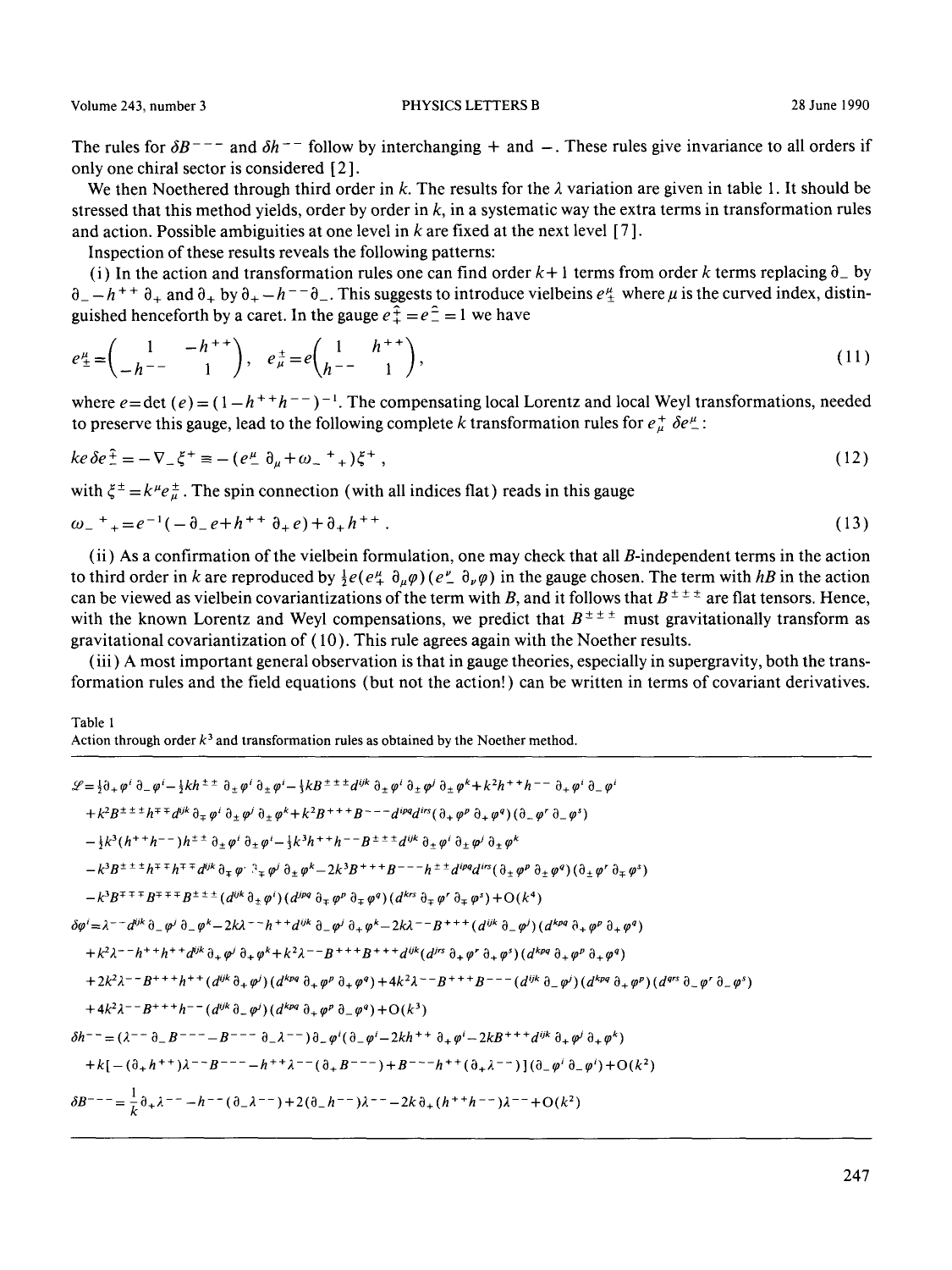Volume 243, number 3 **PHYSICS LETTERS B** 28 June 1990

Closer inspection of the  $\lambda$ -transformation rules for  $\varphi'$  reveals a new type of covariant derivative, which is perhaps best described as "nested covariant derivative": higher B-terms are obtained by successive substitutions of the form

$$
\partial_{\pm} \varphi^i \to \partial_{\pm} \varphi^i - B^{\mp} \mp \bar{\tau} \ \partial_{\mp} \varphi^j \ \partial_{\mp} \varphi^k \ d^{ijk} \ . \tag{14}
$$

This nesting implies the following closed form solution for the nested covariant derivative:

$$
\hat{\partial}_{\pm} \varphi' = e^{\mu}_{\pm} \partial_{\mu} \varphi' - B^{\mp \mp \mp} \hat{\partial}_{\pm} \varphi' \hat{\partial}_{\pm} \varphi^k d^{ijk} \,. \tag{15}
$$

Iteration reproduces all results for  $\delta\varphi^i$  in the table. We suspect this to be a general feature of future gauge theories for nonlinear algebras.

(iv) Spurred by this success, we turn to the  $\lambda$ -law for  $\delta h^{\pm \pm}$ . One may check that all results obtained so far agree with

$$
e \, \delta h^{++} = (\lambda^{++} \nabla_+ B^{+++} - B^{+++} \nabla_+ \lambda^{++}) \hat{\partial}_+ \varphi^i \hat{\partial}_+ \varphi^i \,.
$$
 (16)

A most dramatic confirmation is provided by the B-field equation:  $all B^{+++}(B^{--})$  dependent terms in the action can be recovered if the  $B^{\pm \pm \pm}$  field equation reads  $-\frac{1}{3}e \hat{\partial}_+ \varphi^i \hat{\partial}_+ \varphi^j \hat{\partial}_+ \varphi^k d^{ijk}$ .

(v) To extend these results to an exact result at all orders, we introduce a new field  $F_{\pm}^{i}$  which on-shell reduces to the nested covariant derivative  $\hat{\theta}_\pm \varphi'$ . Our intent is to reduce the infinite nonlinearity to polynomial form. Therefore, we interpret (15) as a set of coupled field equations for  $F^i_+$  and  $F^i_-$ :  $F^i_+ = \partial_{\pm} \varphi^i - B^{\mp} \mp F^i_+ F^k_+ d^{ijk}$ . A corresponding first-order action suggested by this observation and by dimensional arguments, is then given by

$$
\mathcal{L} = -\frac{1}{2}e\,\partial_{+}\,\varphi^{i}\,\partial_{-}\,\varphi^{i} - eF^{i} + F^{i} - + e(\partial_{+}\,\varphi^{i} - \frac{1}{3}B^{--} - F^{i} - F^{k} - d^{ijk})F^{i} - + e(\partial_{-}\,\varphi^{i} - \frac{1}{3}B^{++} + F^{i} + F^{k} + d^{ijk})F^{i} + \dots \tag{17}
$$

This is the complete action.

(vi) To find the complete transformation laws, we start from

$$
\delta I = \frac{\delta I}{\delta \varphi^i} \delta \varphi^i + \frac{\delta I}{\delta h^{\pm \pm}} \delta h^{\pm \pm} + \frac{\delta I}{\delta B^{\pm \pm \pm}} \delta B^{\pm \pm \pm} + \frac{\delta I}{\delta F^i_{\pm}} \delta F^i_{\pm} \,. \tag{18}
$$

We now use the obvious (but little understood) 1.5 order formalism [7]. According to this formalism, one works in second order formalism, but one needs not determine  $\delta F_{\pm}$  (by the chain rule) since they are multiplied by *6I/3F~* which vanishes *identically.* The complete transformation rules are now easily found. They read for  $\lambda$ <sup>--</sup> transformations

$$
\delta \varphi^{i} = \lambda^{--} F^{i}{}_{-} F^{k}{}_{-} d^{ijk} , \quad e \delta h^{--} = X^{--} , \quad e \delta h^{++} = Y^{++} ,
$$
  

$$
\delta B^{---} = \nabla_{+} \lambda^{--} - B^{---} h^{++} X^{--} + 2B^{---} h^{--} Y^{++} , \quad \delta B^{+++} = +2B^{+++} h^{++} X^{---} B^{+++} h^{--} Y^{++} , \tag{19}
$$

where

$$
X^{--} = (1-x)^{-1}(\lambda^{--}\nabla_-B^{--}-B^{--}\nabla_-\lambda^{--})(F^i{}_+F^i{}_+), \quad Y^{++} = X^{--}B^{++} + B^{++}F^i{}_+F^i{}_+
$$
  

$$
x = (B^{++})^2(B^{--})^2(F^i{}_+F^i{}_+)(F^j{}_-F^j{}_-).
$$
 (20)

In these results one must replace  $F^i_+$  by its on-shell value. The rules for  $\lambda^{++}$  follow by interchanging + and -.

(vii) In first order formalism the rules for  $F^i_{\pm}$  follow by keeping track of where the F-field equations were used in the proof of the invariance of the second order action. One finds

$$
\delta F_{-}^{i} = \nabla_{-} (\lambda^{--} F_{-}^{i} F_{-}^{k} d^{ijk}) - e(h^{--} F_{-}^{i} - \frac{1}{2} F_{+}^{i} + \frac{1}{2} \partial_{+} \varphi^{i} + \frac{1}{2} B^{--} F_{-}^{i} F_{-}^{k} d^{ijk}) \delta h^{++},
$$
  
\n
$$
\delta F_{+}^{i} = -e(h^{++} F_{+}^{i} - \frac{1}{2} F_{-}^{i} + \frac{1}{2} \partial_{-} \varphi^{i} + \frac{1}{2} B^{++} F_{+}^{k} F_{+}^{k} d^{ijk}) \delta h^{--}.
$$
\n(21)